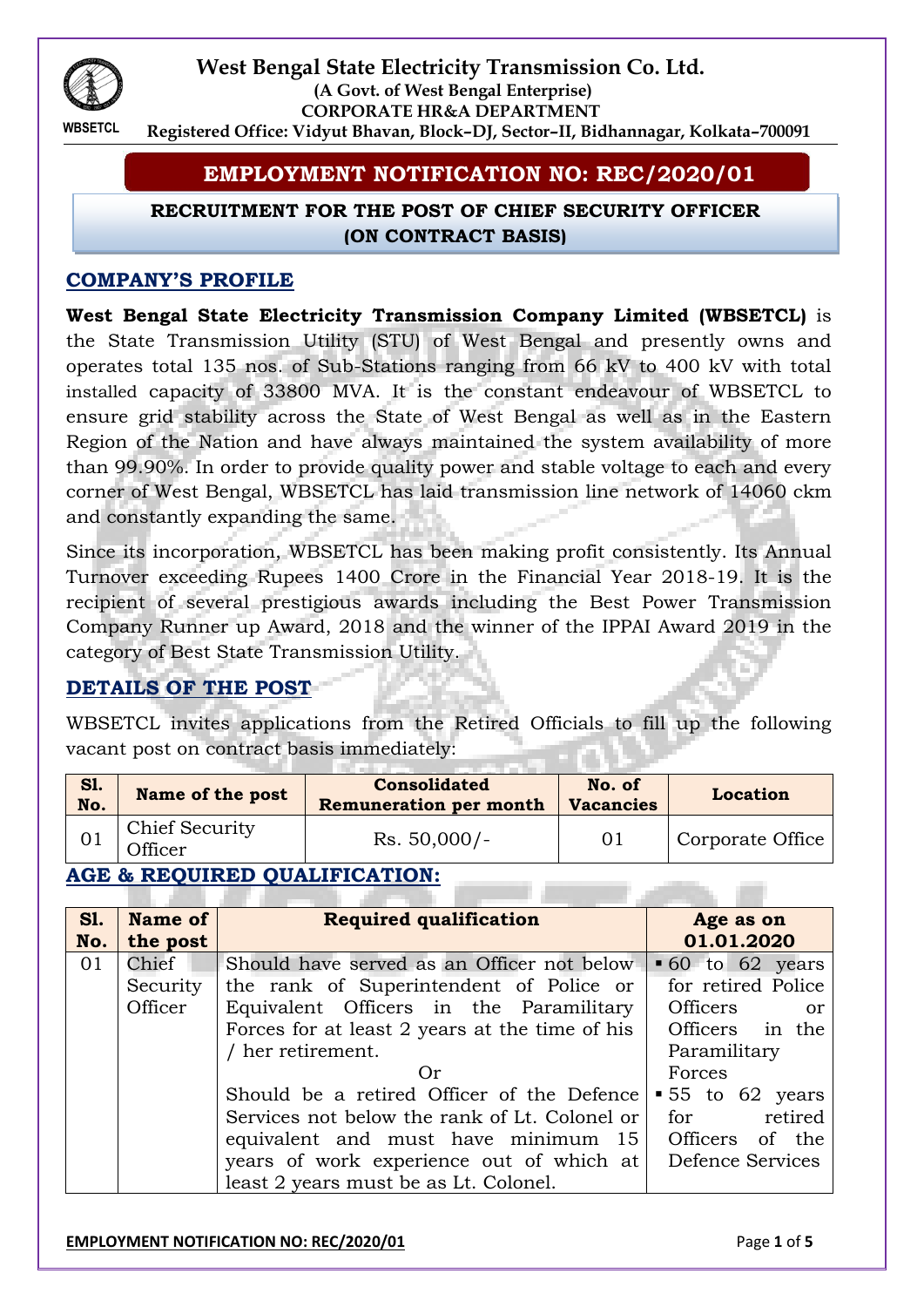#### **JOB PROFILE:**

- a) To plan and look after the entire security network of WBSETCL throughout the state of West Bengal.
- b) To provide intelligence support to the top management of WBSETCL.
- c) To maintain continuous liaison with the in-charges of the field level offices, Police and District Authorities for proper maintenance of law and order.
- d) To supervise and control the work of the Private Security Personnel, NVF/HG and R.G. Members as a routine work.
- e) To take all sorts of initiatives to prevent / control theft of companies properties.
- f) To follow up with the Police Authorities with respect to theft of WBSETCL's properties for quick recovery of theft materials.
- g) To rush to the site in case of any eventuality in order to solve the security related issues by meeting the Superintendent of Police, Inspector In-Charge of the Police Station, Civil administration and officers of the Company as the case may be.
- h) To monitor security drill of security personnel to meet exigency / emergency. T.
- i) To supervise the movement of D.B.L. guns and ammunitions used by the private security personnel.
- j) To facilitate installation of Tower and stringing of Transmission Lines of WBSETCL, coming within Right of Way, in co-ordination with the District Administrative officers.
- k) To assist in the process of eviction of unauthorised occupants / intruders from different premises of WBSETCL across the State.
- l) To monitor the Fire Fighting and related issues. He will also act as a member of the Disaster Management Team of the Company.
- m) Any other jobs as may be assigned by the Controlling Officer or higher authorities of the Company from time to time.

#### **PERIOD OF ENGAGEMENT:**

- 1. The engagement will be purely contractual for 1 (One) year initially.
- 2. Depending upon performance, physical fitness and mental alertness the period of engagement may be extended from time to time till the Official attains the age of 65 years, subject to decision of the Competent Authority.
- 3. The contractual engagement may be terminated on serving 1 (One) month's notice from either side or on payment of 1 (One) month pay in lieu thereof.

#### **OTHER BENEFITS:**

- 1. The selected candidate shall be entitled to official car facility for to and fro journey from residence to office and back.
- 2. He / She will be entitled to Medical Benefits for self-indoor treatment only as

#### **EMPLOYMENT NOTIFICATION NO: REC/2020/01 Page 2** of **5**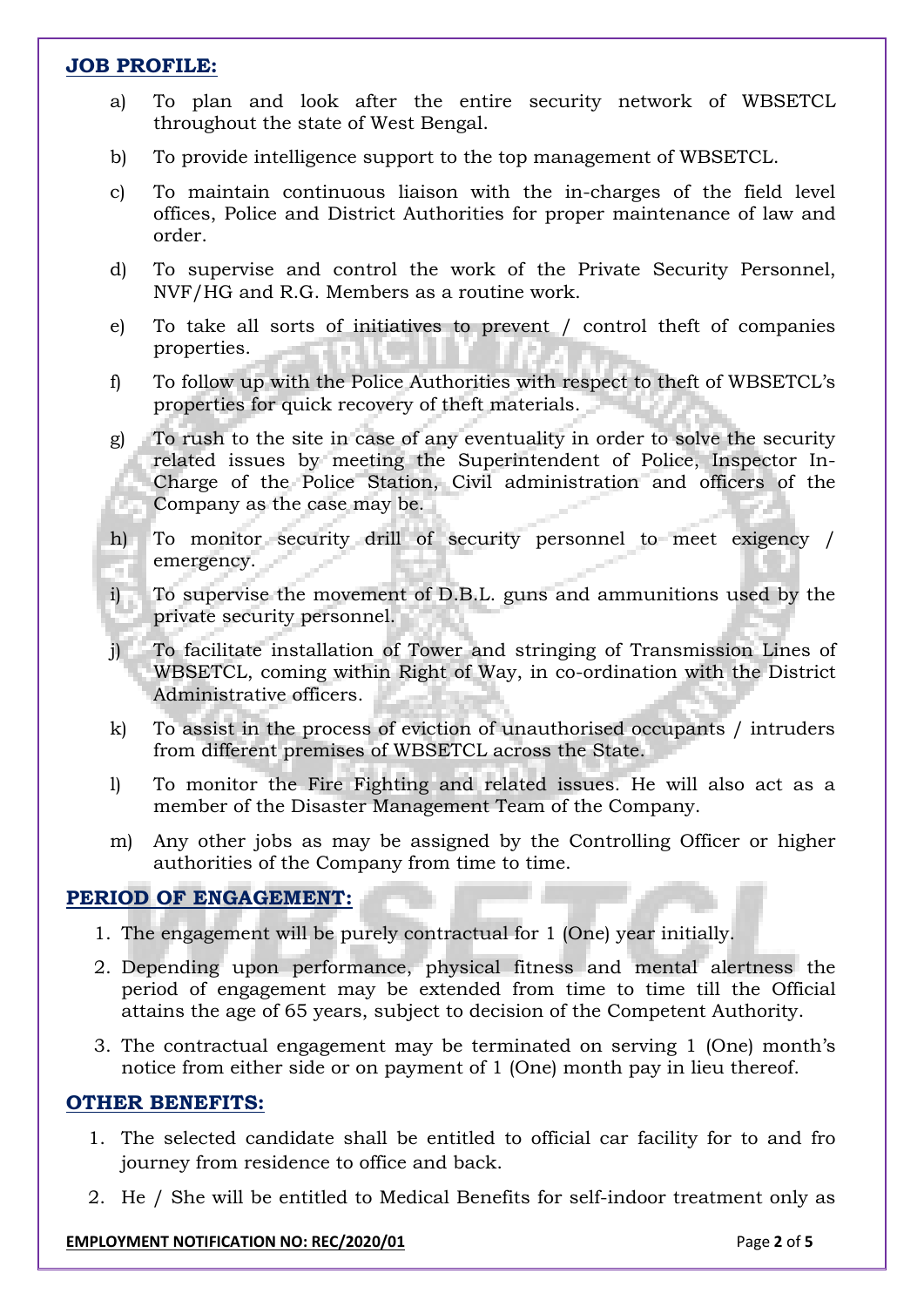applicable for regular employees and not for any dependants subject to a limit of `50,000/- in a year where engagement is for 1 year. Persons covered under WBHS 2008, CGHS or similar other scheme is not entitled for the benefit. Sate Govt. Pensioners, even if not covered under WBHS 2008, will not be entitled to any medical reimbursement facility.

- 3. The selected candidate will be entitled to 7 days Casual Leave and 10 days Half Pay Leave (Commutable) for every 6 months duration. Casual Leave and Half Pay Leave will be admissible on pro rata basis for any period less than 6 months. No other kinds of leave will be admissible.
- 4. Besides the above stated remuneration, the selected candidate will be entitled to **Travelling and Daily Allowance** as per the rules of the Company whenever they go on official tour.
- 5. He / She will be eligible to get Compensatory Casual Leave as applicable for regular employees.
- 6. CUG facility of specified amount for official communication will be extended as per the rules of the Company.

### **MODE OF SELECTION:**

Selection will be made on the basis of performance in the Personal Interview only*.* The Interview will be held at Vidyut Bhavan, Saltlake, Kolkata.

### **APPLICATION PROCEDURE**

Application format can be downloaded from the Company's website **www.wbsetcl.in on and from 16.03.2020.** Interested eligible candidates may submit the filled in Application Form along with the self-attested copies of certificates/ documents as proof of identity (Voter's Card/PAN Card/AADHAR Card), proof of age (birth certificate/Admit Card/Certificate of Secondary Examination), proof of educational qualification, proof of experience, Release Order from the last employer on superannuation, Pension payment Order (PPO) and two passport size photographs to **the General Manager (HR & A), WBSETCL, Vidyut Bhavan, 8th Floor, D-Block, Salt Lake, Kolkata - 700091** on or before **07.04.2020.** The envelope should be superscripted as "**APPLICATION FOR THE POST OF CHIEF SECURITY OFFICER".**

No other mode of submission of application is allowed.

## **GENERAL INSTRUCTIONS:**

- **1.** All information regarding this recruitment process would be made available under '**Career'** section of the website of WBSETCL (i.e. [www.wbsetcl.in\)](http://www.wbsetcl.in/). Applicants are advised to check the website periodically for important updates.
- **2.** Prescribed criteria are minimum and mere possession of the same does not entitle the candidate to be called for interview.
- **3.** Candidates must have the ability to read, speak / write in **Bengali** language.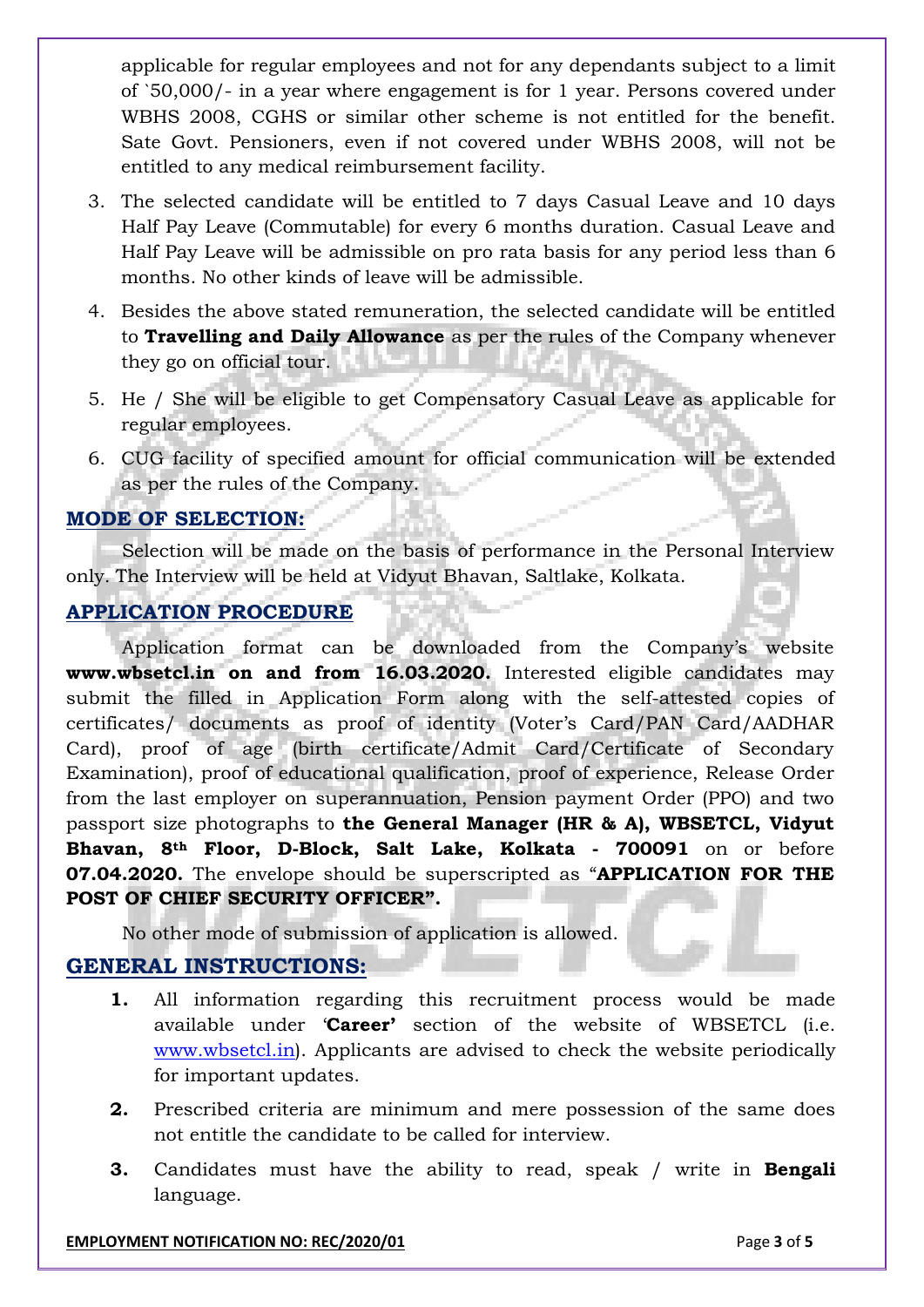- **4.** WBSETCL, at its discretion may raise/relax the age and/or other criteria notified above.
- **5.** The short-listed candidates will be required to appear in the Personal Interview at their own cost. No TA/DA will be admissible.
- **6.** The details of interview schedule will be duly communicated to the shortlisted candidates.
- **7.** Recruitment will be done strictly as per merit in pursuance of the recruitment policy, other rules and guidelines of the WBSETCL.
- **8.** Canvassing in any form will summarily disqualify a candidate.
- **9.** While applying for the above posts, the applicant must ensure that he / she fulfil the eligibility criteria as per the notification and other norms mentioned above as on **01.01.2020**.
- **10.** Incomplete application will be summarily rejected. Application formats, not accompanying any of the valid credentials i.e. Proof of Identity, Age Proof, Educational Qualification, Professional Qualification, Work Experience, Disability Certificate (if applicable), Photograph and Signature, will be rejected.
- **11.** The original copies of the documents / Certificates will be verified at the time of interview.
- **12.** In case it is detected at any stage of recruitment/selection that a candidate does not fulfil the eligibility norms and/or that he/she has furnished any incorrect / false / wrong information or has suppressed any material fact(s), his / her candidature will automatically stand cancelled. If any of the above shortcoming(s) is / are detected even after appointment, his / her services are liable to be terminated.
- **13.** All details submitted in the Application Format will be treated as final and no subsequent changes will be entertained.
- **14.** WBSETCL will not be responsible for any delay/loss in transit in submission of documents within specified time. Application received after last date will neither be entertained nor returned.
- **15. Applicants must have a valid "Email ID" and "Mobile Phone Number"**, which should be kept active for the entire duration of the recruitment process. No change in email id will be permissible. WBSETCL shall not be responsible for any non-delivery of email/any other communication sent, due to invalid/wrong email id/mobile no.
- **16.** The decision of the Company in all matters relating to selection process shall be final and binding on the candidate.
- **17.** Depending on the requirement, WBSETCL reserves the right to cancel/curtail/enlarge/modify the recruitment process, if deemed necessary in the interest of the WBSETCL, without any further notice and without assigning any reason thereof. WBSETCL is not liable to